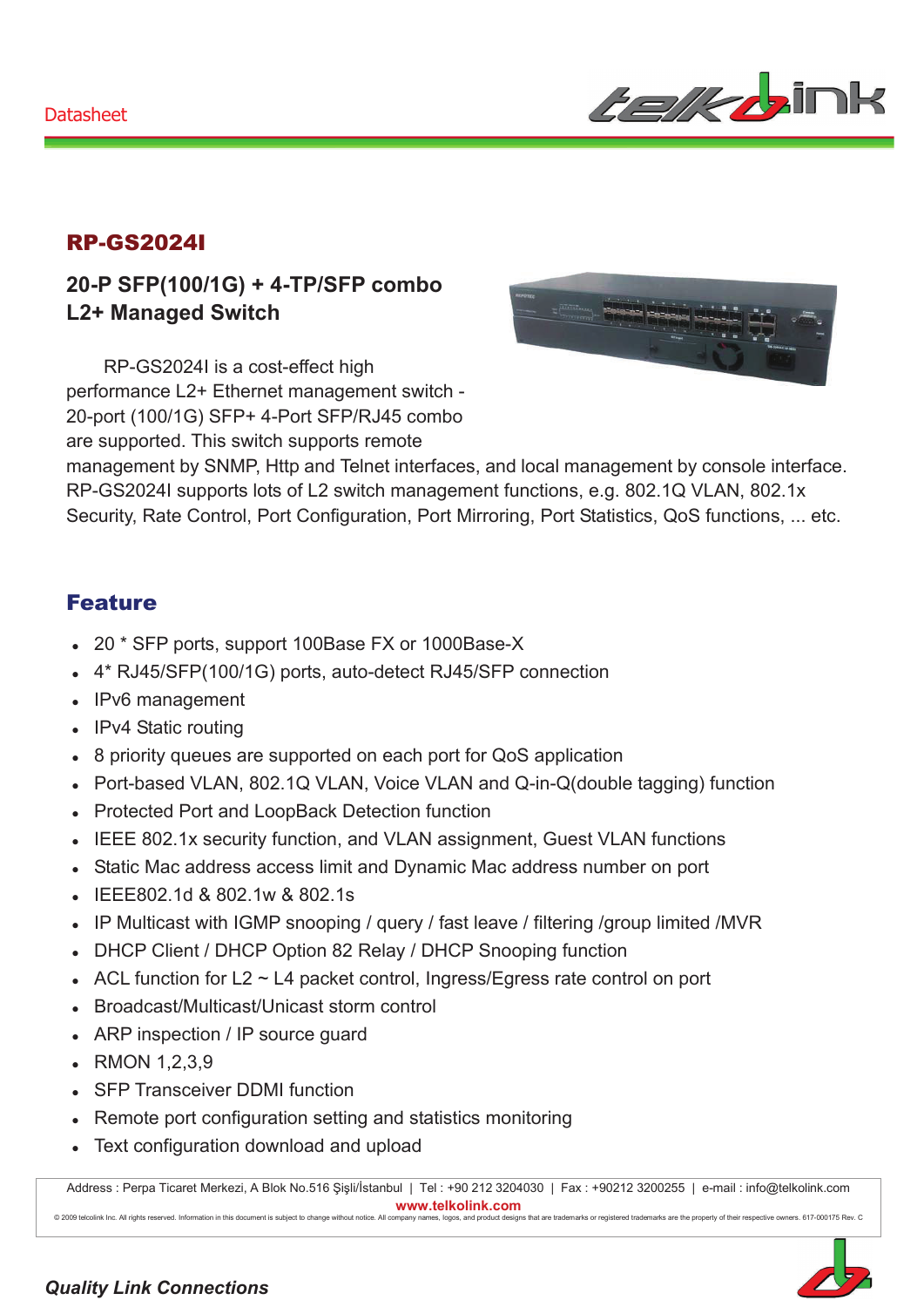# Specification

| <b>Standards</b>                                | IEEE802.3(10BaseT Ethernet), IEEE802.3u(100Base Fast Ethernet),<br>$\bullet$            |
|-------------------------------------------------|-----------------------------------------------------------------------------------------|
|                                                 | IEEE802.3ab(1000BaseT), IEEE802.3z(1000Base), IEEE802.3x<br>$\bullet$                   |
|                                                 | IEEE802.1D, IEEE802.1w, IEEE802.1P, IEEE802.1Q, IEEE802.1x                              |
|                                                 | IEEE802.3ad, EEE802.1ad<br>$\bullet$                                                    |
| Interface                                       | Port1-24: 100/1G SFP Port                                                               |
|                                                 | Port20-24: UTP Combo Port                                                               |
| <b>Console Port</b>                             | • DB9 console port                                                                      |
| <b>CPU</b>                                      | 416MHz MIPS 24KEc CPU as the main processor which integrated on                         |
|                                                 | switch controller                                                                       |
| <b>Memory</b>                                   | Flash: SPI 16M Bytes, RAM: DDRII 128M Bytes<br>$\bullet$                                |
| <b>Packet Buffer</b>                            | 512K Bytes<br>$\bullet$                                                                 |
| <b>Mac Table Size</b><br><b>Max Packet Size</b> | $-8K$                                                                                   |
|                                                 | 9600 Bytes<br>$\bullet$                                                                 |
| <b>Switching capability</b>                     | 14880pps at 10Mbps<br>$\bullet$<br>148810pps at 100Mbps                                 |
|                                                 | $\bullet$<br>1488095pps at 1Gbps with 64 bytes packets                                  |
| <b>Switch capacity</b>                          | $\bullet$ 48Gbps                                                                        |
| <b>Forwarding Rate</b>                          | 35.7Mpps<br>$\bullet$                                                                   |
| <b>Port Control</b>                             | Port speed, duplex mode, and flow control<br>$\bullet$                                  |
|                                                 | Port Auto MDI/MDI-X                                                                     |
|                                                 | Port frame size (jumbo frames), Maximum ingress frame size (10056                       |
|                                                 | bytes)                                                                                  |
|                                                 | Port state (administrative status)                                                      |
|                                                 | Port status (link monitoring)                                                           |
|                                                 | Port statistics (MIB counters)<br>$\bullet$                                             |
| <b>L2 Switching</b>                             | Auto MAC address learning/aging and MAC addresses (static)<br>$\bullet$                 |
|                                                 | <b>DHCP</b> snooping                                                                    |
|                                                 | <b>ARP</b> inspection                                                                   |
|                                                 | <b>Port Mirroring</b><br>$\bullet$                                                      |
|                                                 | Flow mirroring<br>$\bullet$                                                             |
| <b>L3 Switching</b>                             | DHCP option 82 relay                                                                    |
|                                                 | <b>UPNP</b>                                                                             |
| <b>VLANs</b>                                    | IPv4 Unicast: Static routing<br>IEEE 802.1Q static VLAN(4096 entries Max.), Voice VLAN, |
|                                                 | $\bullet$<br>Port isolation, Private VLAN Static, MAC based VLAN,                       |
|                                                 | Protocol based VLAN, IP subnet based VLAN<br>$\bullet$                                  |
| <b>Spanning Tree</b>                            | IEEE 802.1s MSTP (Multiple spanning tree)<br>$\bullet$                                  |
|                                                 | IEEE 802.1w RSTP(Rapid spanning tree)                                                   |
|                                                 | IEEE 802.1D STP(Spanning tree)                                                          |
|                                                 | <b>BPDU Guard &amp; Restricted Role</b>                                                 |
|                                                 | <b>Error Disable Recovery</b>                                                           |
| <b>Link Aggregation</b>                         | <b>Static and LACP</b><br>$\bullet$                                                     |
| <b>IP Multicast</b>                             | IGMP v2 and v3 snooping<br>$\bullet$                                                    |
|                                                 | MLD v1 snooping                                                                         |
|                                                 | IGMP filtering profile                                                                  |
|                                                 | IPMC throttling, filtering, leave proxy                                                 |
|                                                 | MVR and MVR profile<br>$\bullet$                                                        |
| QoS                                             | Traffic Classes (8 active priorities)<br>$\bullet$                                      |
|                                                 | Port Default Priority, User Priority,                                                   |
|                                                 | Input priority mapping<br>$\bullet$                                                     |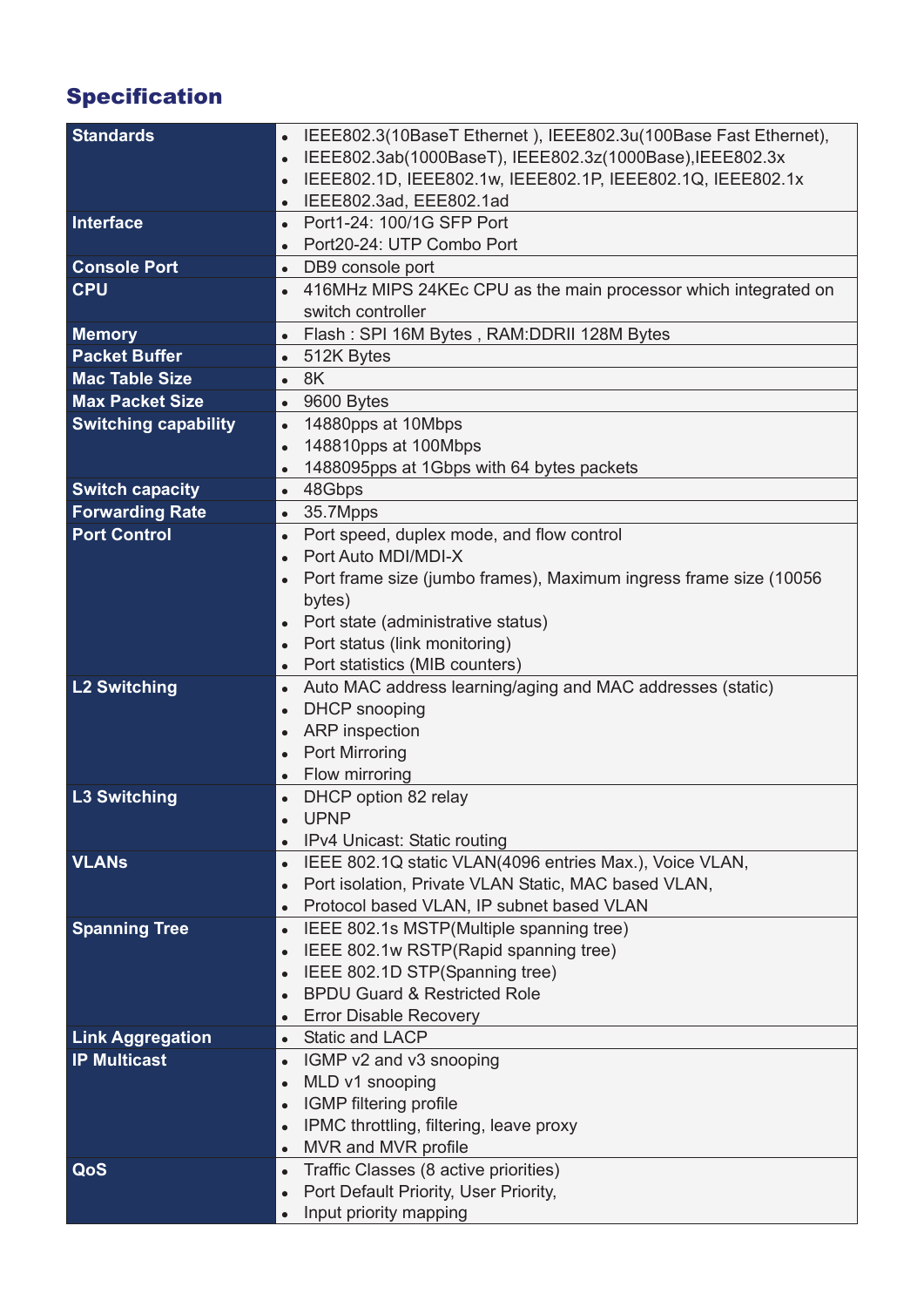|                        | QoS Control List (QCL Mode)                                      |
|------------------------|------------------------------------------------------------------|
|                        | Storm Control for UC, BC and Unknown<br>$\bullet$                |
|                        | Port policers                                                    |
|                        | Global/VCAP (ACL) policers                                       |
|                        | Port egress shaper<br>$\bullet$                                  |
|                        | Queue egress shapers                                             |
|                        | DiffServ (RFC2474) remarking                                     |
|                        | Tag remarking<br>$\bullet$                                       |
|                        | Scheduler mode                                                   |
| <b>Security</b>        | Port-Based 802.1X, Single 802.1X, Multiple 802.1X,<br>$\bullet$  |
|                        | <b>MAC-Based Authentication</b>                                  |
|                        | VLAN Assignment, QoS Assignment, Guest VLAN                      |
|                        | <b>RADIUS Accounting</b><br>$\bullet$                            |
|                        | <b>MAC Address Limit</b>                                         |
|                        | IP MAC binding, IP/MAC binding dynamic to static                 |
|                        | TACACS+                                                          |
|                        | Web & CLI Authentication                                         |
|                        | Authorization (15 user levels)                                   |
|                        | ACLs for filtering/policing/port copy<br>$\bullet$               |
|                        | IP source guard<br>$\bullet$                                     |
| <b>Synchronization</b> | NTPv4 Client<br>$\bullet$                                        |
| <b>SFP DDMI</b>        | Support<br>$\bullet$                                             |
| <b>Management</b>      | <b>DHCP Client,</b><br>$\bullet$                                 |
|                        | DNS client, proxy                                                |
|                        | <b>HTTP Server</b><br>$\bullet$                                  |
|                        | <b>CLI - Console Port &amp; Telnet</b>                           |
|                        | Text Configuration download or upload                            |
|                        | Management access filtering<br>$\bullet$                         |
|                        | <b>HTTPS</b>                                                     |
|                        | SSH <sub>v2</sub>                                                |
|                        | <b>IPv6 Management</b>                                           |
|                        | System Syslog                                                    |
|                        | Software Upload via web                                          |
|                        | SNMP v1 / v2c / v3 Agent                                         |
|                        | RMON (Group 1, 2, 3 & 9)                                         |
|                        | RMON alarm and event(CLI, web)                                   |
|                        | SNMP multiple trap destinations                                  |
|                        | IEEE 802.1AB-2005 Link Layer Discovery LLDP                      |
|                        | Cisco Discovery filtering - CDP                                  |
|                        | sFlow                                                            |
|                        | Daylight Saving<br>$\bullet$                                     |
| <b>LED Indicators</b>  | Per Port: Link/Act (Green: Gigabit, Amber: 10/100M)<br>$\bullet$ |
|                        | Per Device: Power and System<br>$\bullet$                        |
| <b>Power Supply</b>    | Internal Power supply 100~240VAC, 50/60 Hz<br>$\bullet$          |
|                        | Optional 48VDC power module<br>$\bullet$                         |
| <b>Environment</b>     | Operating temperature: 0°C to 50°C<br>$\bullet$                  |
|                        | Operating Humidity: 10% to 90% (Non-Condensing)<br>$\bullet$     |
| <b>Dimension</b>       | 440 * 172 * 44 mm<br>$\bullet$                                   |
| <b>Certification</b>   | FCC, CE<br>$\bullet$                                             |